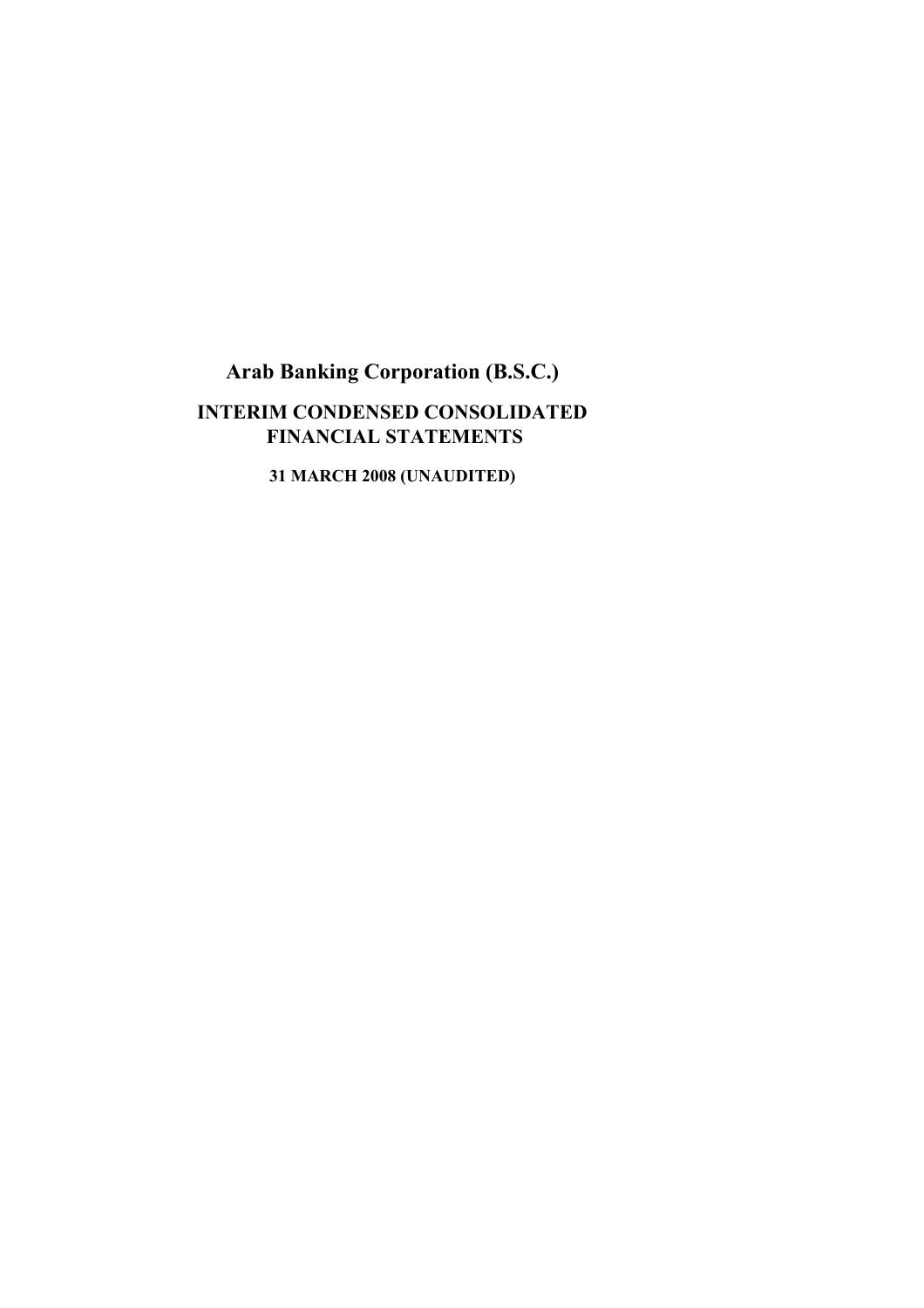

P.O. Box 140 14th Floor - The Tower Bahrain Commercial Complex Manama, Kingdom of Bahrain Tel: +973 1753 5455 Fax: +973 1753 5405 manama@bh.ey.com www.ey.com/me C.R. No. 6700

#### REPORT ON REVIEW OF INTERIM CONDENSED CONSOLIDATED FINANCIAL STATEMENTS TO THE BOARD OF DIRECTORS OF ARAB BANKING CORPORATION (B.S.C.)

#### Introduction

We have reviewed the accompanying interim condensed consolidated financial statements of Arab Banking Corporation (B.S.C.) [the Bank] and its subsidiaries [the Group] as at 31 March 2008 comprising of the interim consolidated balance sheet as at 31 March 2008 and the related interim statements of income, cash flows and changes in equity for the three-month period then ended and explanatory notes. The Board of Directors of the Bank is responsible for the preparation and presentation of these interim condensed consolidated financial statements in accordance with International Accounting Standard 34 [IAS 34] "Interim Financial Reporting". Our responsibility is to express a conclusion on these interim condensed consolidated financial statements based on our review.

#### **Scope of Review**

We conducted our review in accordance with International Standard on Review Engagements 2410, "Review of Interim Financial Information Performed by the Independent Auditor of the Entity". A review of interim financial information consists of making inquiries, primarily of persons responsible for financial and accounting matters, and applying analytical and other review procedures. A review is substantially less in scope than an audit conducted in accordance with International Standards on Auditing and consequently does not enable us to obtain assurance that we would become aware of all significant matters that might be identified in an audit. Accordingly, we do not express an audit opinion.

#### Conclusion

Based on our review, nothing has come to our attention that causes us to believe that the accompanying interim condensed consolidated financial statements are not prepared, in all material respects, in accordance with IAS 34.

Ernet + Young

29 April 08 Manama, Kingdom of Bahrain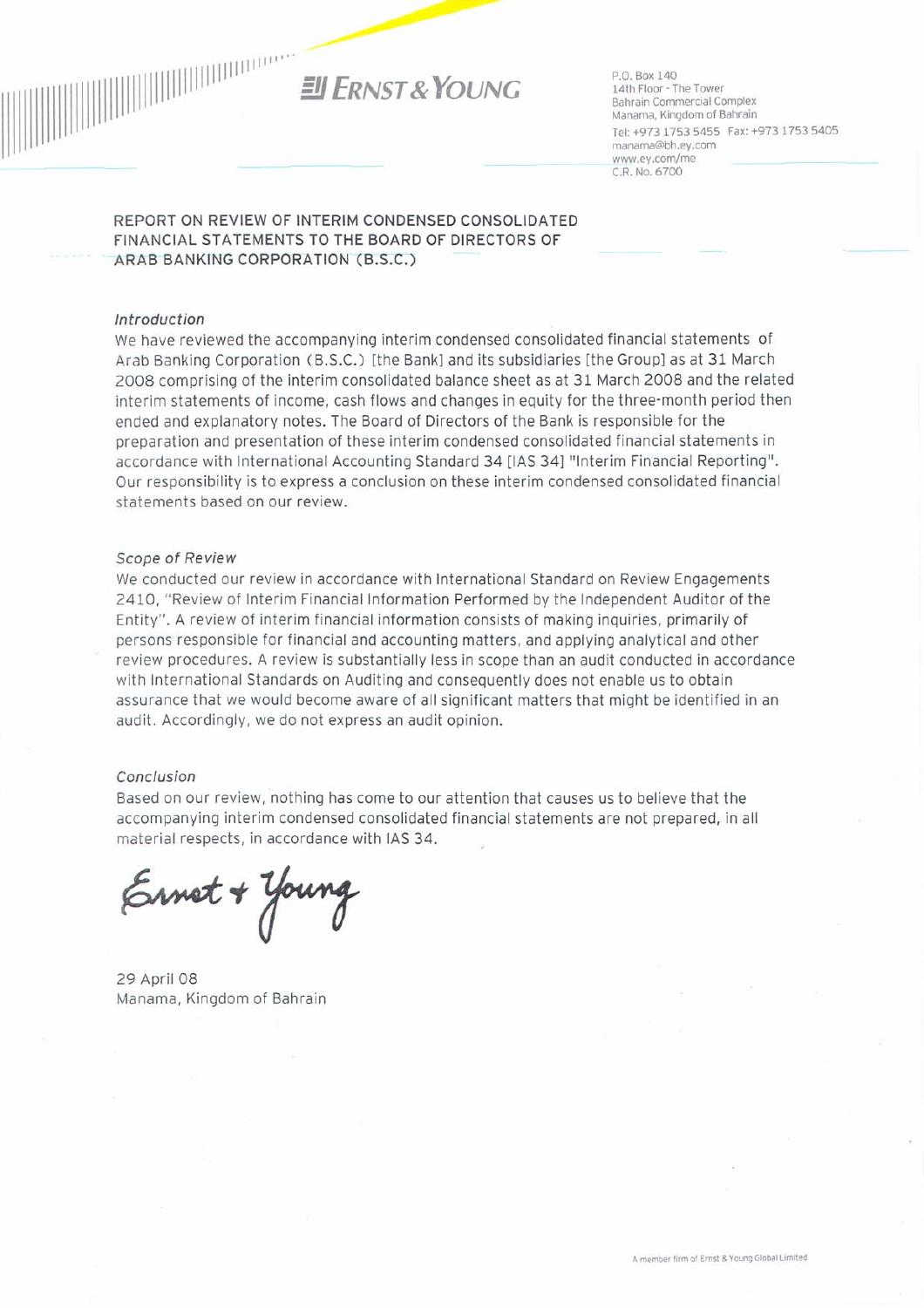### CONSOLIDATED BALANCE SHEET

31 March 2008 (Unaudited)

#### All figures in US\$ Million

| Liquid funds<br>Trading securities                     | 437<br>640<br>4,880<br>11,295 | 335<br>747<br>5,268 |
|--------------------------------------------------------|-------------------------------|---------------------|
|                                                        |                               |                     |
|                                                        |                               |                     |
| Placements with banks and other financial institutions |                               |                     |
| Non-trading securities                                 |                               | 12,890              |
| Loans and advances                                     | 12,837                        | 12,329              |
| Investments in associates                              | 33                            | 32                  |
| Interest receivable                                    | 394                           | 392                 |
| Other assets                                           | 682                           | 621                 |
| Premises and equipment                                 | 133                           | 130                 |
| <b>TOTAL ASSETS</b>                                    | 31,331                        | 32,744              |
| <b>LIABILITIES</b>                                     |                               |                     |
| Deposits from customers                                | 11,210                        | 10,791              |
| Deposits from banks and other financial institutions   | 13,534                        | 15,013              |
| Certificates of deposit                                | 1,082                         | 1,063               |
| Interest payable                                       | 308                           | 341                 |
| Taxation                                               | 22                            | 73                  |
| Other liabilities                                      | 674                           | 727                 |
| TERM NOTES, BONDS AND OTHER TERM FINANCING             | 2,577                         | 2,579               |
| <b>TOTAL LIABILITIES</b>                               | 29,407                        | 30,587              |
| <b>EQUITY</b>                                          |                               |                     |
| Share capital                                          | 1,000                         | 1,000               |
| Reserves                                               | 45                            | 218                 |
| Retained earnings                                      | 61                            | 649                 |
|                                                        | 1,106                         | 1,867               |
| 6<br>Advance against rights issue                      | 500                           |                     |
| EQUITY ATTRIBUTABLE TO THE SHAREHOLDERS OF THE PARENT  | 1,606                         | 1,867               |
| Minority interests                                     | 318                           | 290                 |
| <b>TOTAL EQUITY</b>                                    | 1,924                         | 2,157               |
| <b>TOTAL LIABILITIES AND EQUITY</b>                    | 31,331                        | 32,744              |

Mohammed Layas

Chairman

Hassan Ali Juma

Président & Chief Executive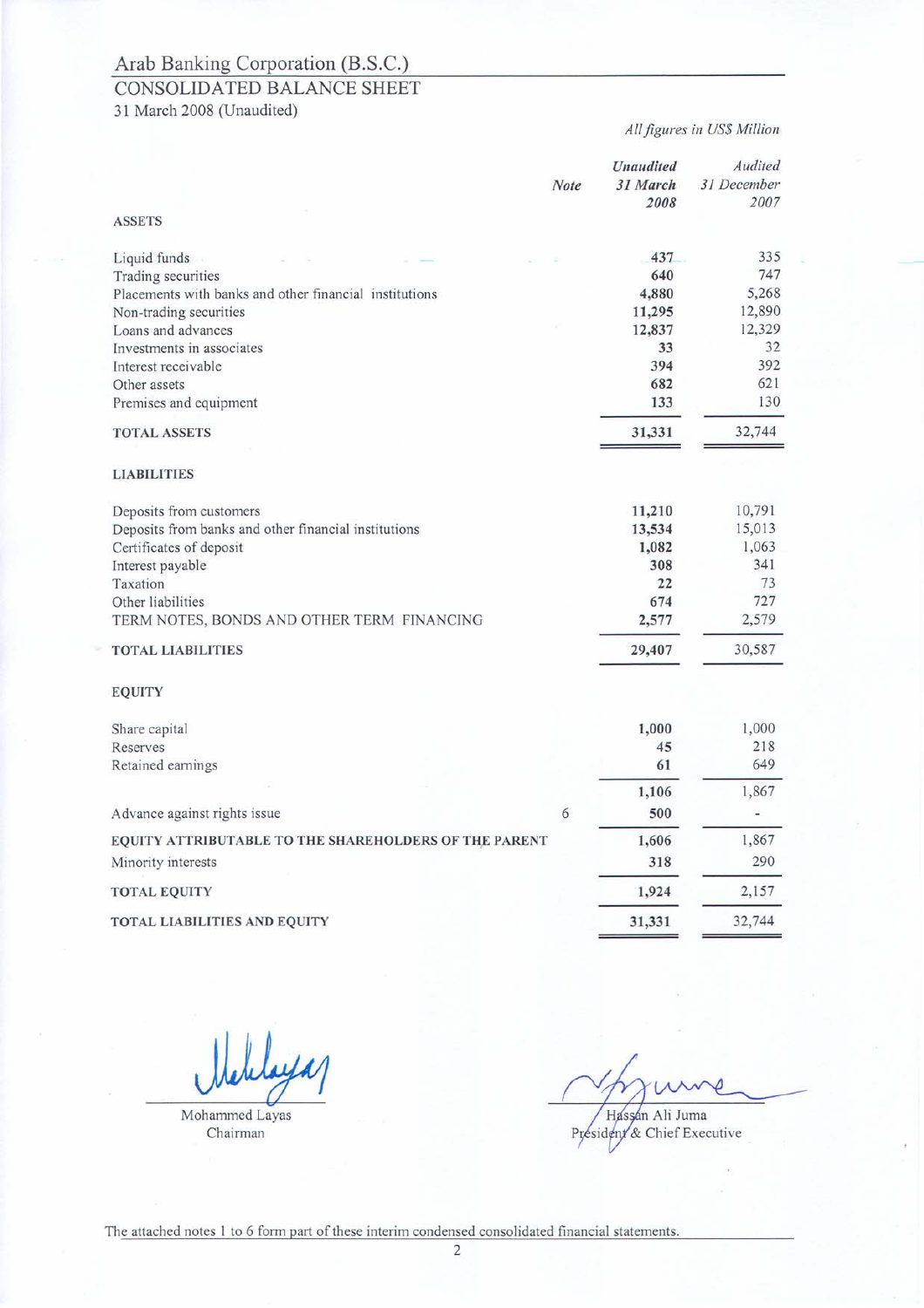### CONSOLIDATED STATEMENT OF INCOME

Three months ended 31 March 2008 (Unaudited)

*All figures in US\$ Million*

|                                                                 | <b>Unaudited</b><br>31 March |               |
|-----------------------------------------------------------------|------------------------------|---------------|
| <b>OPERATING INCOME</b>                                         | 2008                         | 2007          |
| Interest income<br>Interest expense                             | 476<br>(384)                 | 353<br>(288)  |
| Net interest income                                             | 92                           | 65            |
| Other operating income                                          | 35                           | 73            |
| Total operating income                                          | 127                          | 138           |
| Impairment (provisions) writebacks - net                        | (603)                        | 6             |
| <b>OPERATING (LOSS) INCOME AFTER PROVISIONS</b>                 | (476)                        | 144           |
| <b>OPERATING EXPENSES</b>                                       |                              |               |
| Staff<br>Premises and equipment<br>Other                        | 63<br>6<br>18                | 44<br>5<br>14 |
| Total operating expenses                                        | 87                           | 63            |
| (LOSS) PROFIT BEFORE TAXATION                                   | (563)                        | 81            |
| Taxation on foreign operations                                  | (12)                         | (9)           |
| (LOSS) PROFIT FOR THE PERIOD                                    | (575)                        | 72            |
| Income attributable to minority interests                       | (12)                         | (2)           |
| <b>INCOME ATTRIBUTABLE TO THE SHAREHOLDERS</b><br>OF THE PARENT | (587)                        | 70            |
| <b>BASIC AND DILUTED EARNINGS PER SHARE (EXPRESSED IN US\$)</b> | (0.59)                       | 0.07          |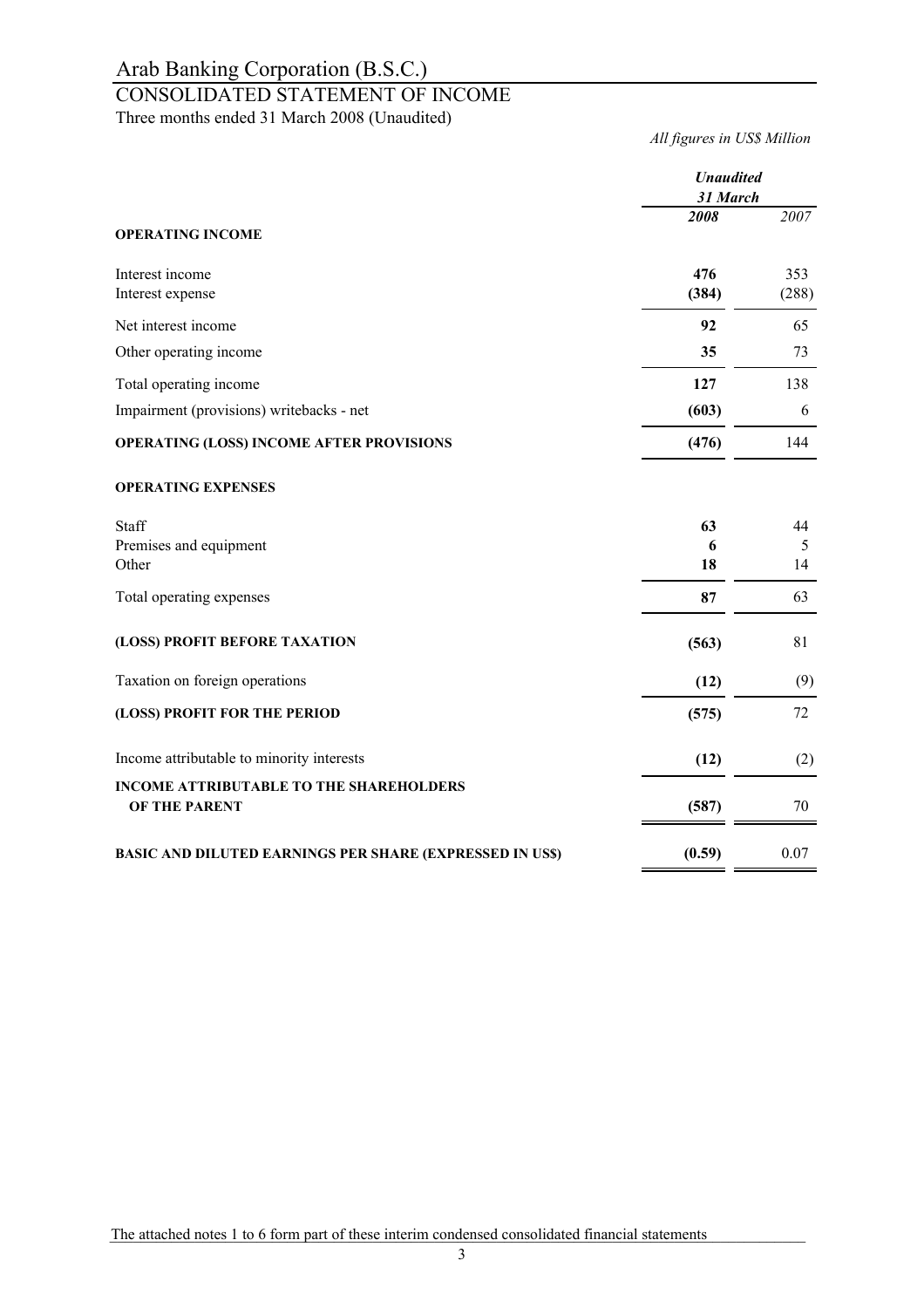## CONSOLIDATED STATEMENT OF CASH FLOWS

Three months ended 31 March 2008 (Unaudited)

*All figures in US\$ Million*

|                                                               | <b>Unaudited</b><br>31 March |         |
|---------------------------------------------------------------|------------------------------|---------|
|                                                               | 2008                         | 2007    |
| <b>OPERATING ACTIVITIES</b>                                   |                              |         |
| Income attributable to the shareholders of the parent         | (587)                        | 70      |
| Items not involving cash flow:                                |                              |         |
| Impairment provisions (writebacks) - net                      | 603                          | (6)     |
| Depreciation                                                  | 3                            | 2       |
| Item considered separately:                                   |                              |         |
| Gains less losses on non-trading securities                   | 4                            | (3)     |
| Changes in operating assets and liabilities:                  |                              |         |
| Trading securities                                            | 103                          | (110)   |
| Placements with banks and other financial institutions        | 1,097                        | 59      |
| Loans and advances                                            | (485)                        | (118)   |
| Other assets                                                  | (61)                         | (13)    |
| Deposits from customers                                       | 381                          | 1,162   |
| Deposits from banks and other financial institutions          | (1, 488)                     | (509)   |
| Other liabilities                                             | (116)                        | 31      |
| Other non-cash movements                                      | (147)                        | (1)     |
| Net cash (used in) from operating activities                  | (693)                        | 564     |
| <b>INVESTING ACTIVITIES</b>                                   |                              |         |
| Purchase of non-trading securities                            | (247)                        | (1,161) |
| Sale and redemption of non-trading securities                 | 542                          | 649     |
| Purchase of premises and equipment                            | (11)                         | (2)     |
| Sale of premises and equipment                                | 4                            | 1       |
| Net cash from (used in) investing activities                  | 288                          | (513)   |
| <b>FINANCING ACTIVITIES</b>                                   |                              |         |
| Advance against rights issue                                  | 500                          |         |
| Issue of certificates of deposit - net                        | 3                            | 28      |
| Repayment of term notes, bonds and other term financing - net | (1)                          | (22)    |
|                                                               |                              |         |
| Net cash from financing activities                            | 502                          | 6       |
| Increase in liquid funds                                      | 97                           | 57      |
| Effect of exchange rate changes on liquid funds               | 5                            | 1       |
| Liquid funds at beginning of the period                       | 335                          | 274     |
| Liquid funds at end of the period*                            | 437                          | 332     |

\* Liquid funds comprise cash, nostro balances and balances with central banks.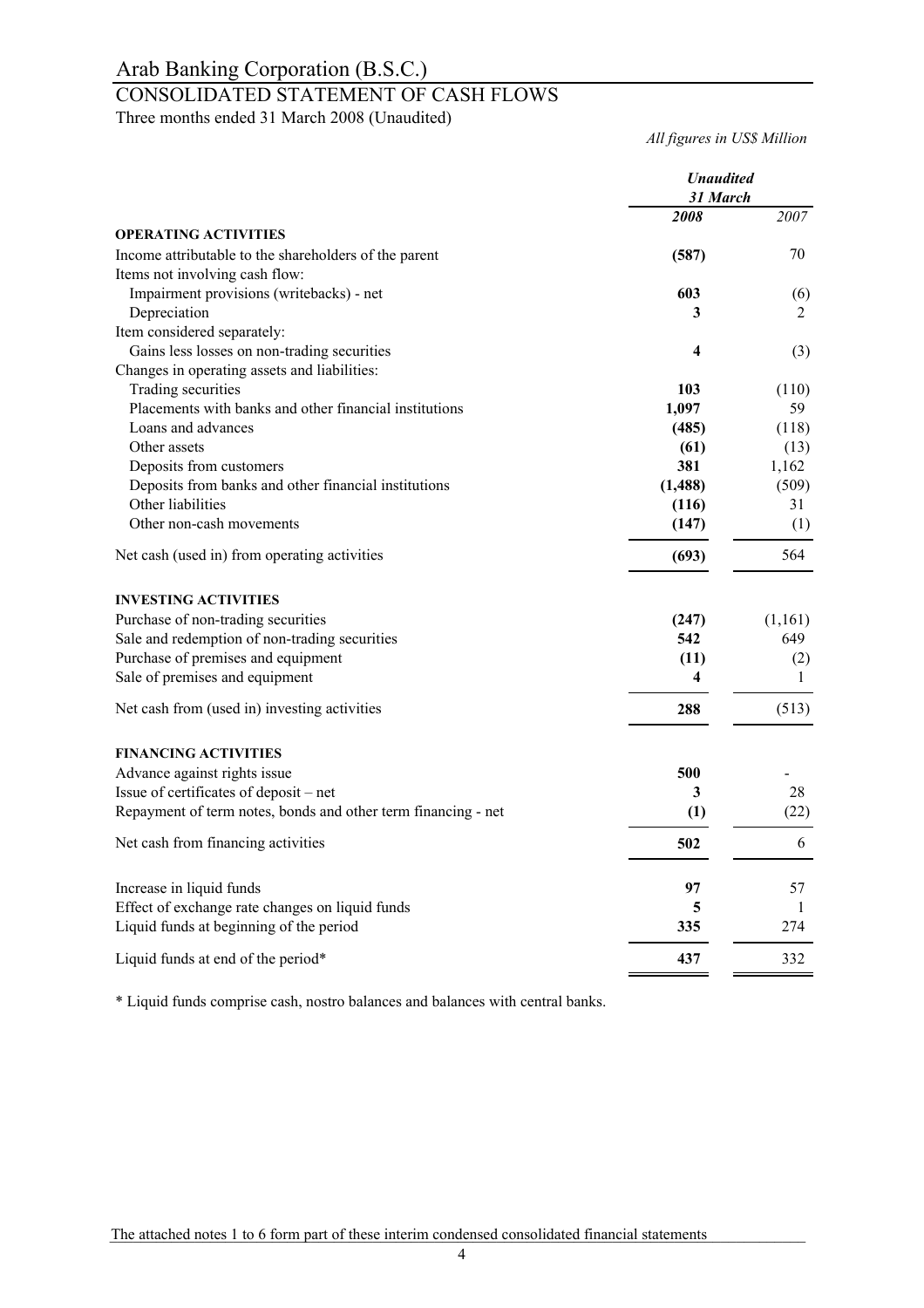| Three months ended 31 March 2008 (Unaudited)                                                      |                         |                      |                    |                         |                                            |                                               |                                    |                              | All figures in US\$ Million      |                   |
|---------------------------------------------------------------------------------------------------|-------------------------|----------------------|--------------------|-------------------------|--------------------------------------------|-----------------------------------------------|------------------------------------|------------------------------|----------------------------------|-------------------|
|                                                                                                   |                         |                      |                    |                         | Attributable to shareholders of the parent |                                               |                                    |                              | interests<br>Minority            | Total<br>equity   |
| Movements in 2008                                                                                 | <b>Share</b><br>capital | Statutory<br>reserve | General<br>reserve | Retained<br>earnings*   | Cumulative<br>fair value<br>changes in     | <b>Total</b>                                  | Advance<br>against<br>rights issue | Total                        |                                  |                   |
| Balance at 31 December 2007                                                                       | 1,000                   | 309                  | 150                | 649                     | (241)                                      | 1,867                                         |                                    | 1,867                        | 290                              | 2,157             |
| Cumulative changes in fair values and other<br>Foreign exchange translation adjustments           |                         |                      |                    | Ξ                       | (173)                                      | $\begin{array}{c} (1,2) \\ (1,2) \end{array}$ |                                    | E<br>(173)                   | $\overline{16}$                  | (173)             |
| Loss for the three month period ended 31 March 2008<br>Net income recognised directly in equity   |                         |                      |                    | (587)<br>Ξ              | (173)                                      | (174)<br>(587)                                |                                    | (174)<br>(587)               | $\overline{6}$<br>$\overline{c}$ | (158)<br>(575)    |
| Total recognised income and expense for the period<br>Advance against rights issue (note 6)       |                         | I.<br>п              |                    | (588)                   | (173)                                      | (761)                                         | 500                                | (761)<br>500                 | 28                               | (733)<br>500      |
| Balance at 31 March 2008                                                                          | 1,000                   | 309                  | 150                | 5                       | (414)                                      | 1,106                                         | 500                                | 1,606                        | 318                              | 1,924             |
| Balance at 31 December 2006<br>Movements in 2007                                                  | 1.000                   | 296                  | 150                | 612                     | $\overline{10}$                            | 2,068                                         |                                    | 2,068                        | $50\,$                           | 2.118             |
| Cumulative changes in fair values and other<br>Foreign exchange translation adjustments           |                         |                      |                    |                         | ٠<br>$\circ$                               | $\circ$                                       |                                    | $\circ$                      |                                  | $\sim$ $\sim$     |
| Profit for the three month period ended 31 March 2007<br>Net income recognised directly in equity |                         |                      |                    | $\sqrt{2}$              | ७                                          | $\sqrt{2}$<br>$\overline{C}$                  |                                    | $\sqrt{2}$<br>$\overline{ }$ | $\mathbf{\sim}$                  | $\frac{8}{7}$     |
| Total recognised income and expense for the period<br>Dividend                                    |                         | Ţ<br>п               | Ţ                  | (100)<br>$\overline{7}$ | ७                                          | (100)<br>77                                   |                                    | (100)<br>77                  | 3                                | (100)<br>$\rm 80$ |
| Balance at 31 March 2007                                                                          | 1,000                   | 296                  | 150                | 583                     | $\frac{6}{1}$                              | 2,045                                         |                                    | 2,045                        | 53                               | 2,098             |
|                                                                                                   |                         |                      |                    |                         |                                            |                                               |                                    |                              |                                  |                   |

CONSOLIDATED STATEMENT OF CHANGES IN EQUITY

Arab Banking Corporation (B.S.C.)<br>CONSOLIDATED STATEMENT OF CHANGES IN EQUITY

\* Retained earnings include US\$ 29 million (31 December 2007: US\$ 30 million) representing net unrealised gains / losses on translation of investments in foreign subsidiaries into US dollars \* Retained earnings include US\$ 29 million (31 December 2007: US\$ 30 million) representing net unrealised gains / losses on translation of investments in foreign subsidiaries into US dollars and non-distributable reserves amounting to US\$ 278 million (31 December 2007: US\$ 275 million). and non-distributable reserves amounting to US\$ 278 million (31 December 2007: US\$ 275 million).

The attached notes 1 to 6 form part of these interim condensed consolidated financial statements The attached notes 1 to 6 form part of these interim condensed consolidated financial statements

 $\mathcal{L}$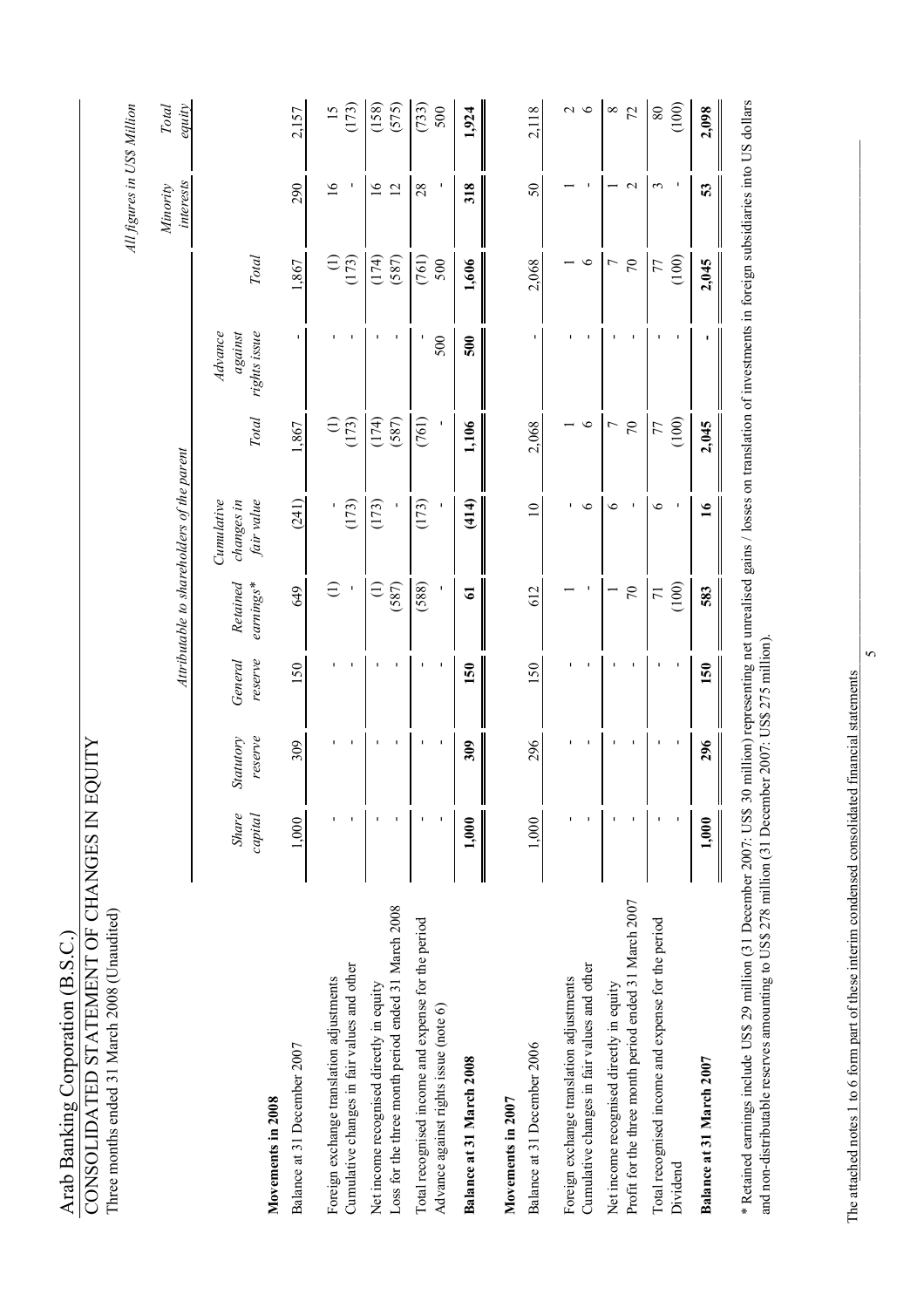## NOTES TO THE INTERIM CONDENSED CONSOLIDATED FINANCIAL STATEMENTS

31 March 2008 (Unaudited)

*All figures in US\$ Million*

### **1 INCORPORATION AND ACTIVITIES**

The Parent Bank, Arab Banking Corporation (B.S.C.), [the Bank] is incorporated in the Kingdom of Bahrain by an Amiri decree, and operates under a wholesale banking licence issued by the Central Bank of Bahrain.

### **2 BASIS OF PREPARATION AND ACCOUNTING POLICIES**

#### **Basis of preparation**

The interim condensed consolidated financial statements of the Bank and its subsidiaries [the Group], for the three months ended 31 March 2008, are prepared in accordance with International Accounting Standard 34, "Interim Financial Reporting".

The interim condensed consolidated financial statements do not contain all information and disclosures required for full financial statements prepared in accordance with International Financial Reporting Standards. In addition, results for the three months ended 31 March 2008 are not necessarily indicative of the results that may be expected for the financial year ending 31 December 2008.

#### **Significant accounting policies**

The accounting policies adopted in the preparation of the interim condensed consolidated financial statements are consistent with those followed in the preparation of the Group's annual consolidated financial statements for the year ended 31 December 2007.

### **3 CONSOLIDATION**

These interim condensed consolidated financial statements include the financial statements of the Bank and its subsidiaries after elimination of inter-company transactions and balances.

#### **4 SEGMENTAL INFORMATION**

Segmental information is presented in respect of the Group's business and geographical segments. The primary reporting format business segments, is based on the products and services provided or the type of customer serviced and reflects the manner in which financial information is evaluated by management and the Board of Directors.

The results reported for the business segments are based on the Group's internal financial reporting systems. The accounting policies of the segments are the same as those applied in the preparation of the Group's consolidated financial statements. Transactions between segments are conducted at estimated market rates on an arm's length basis.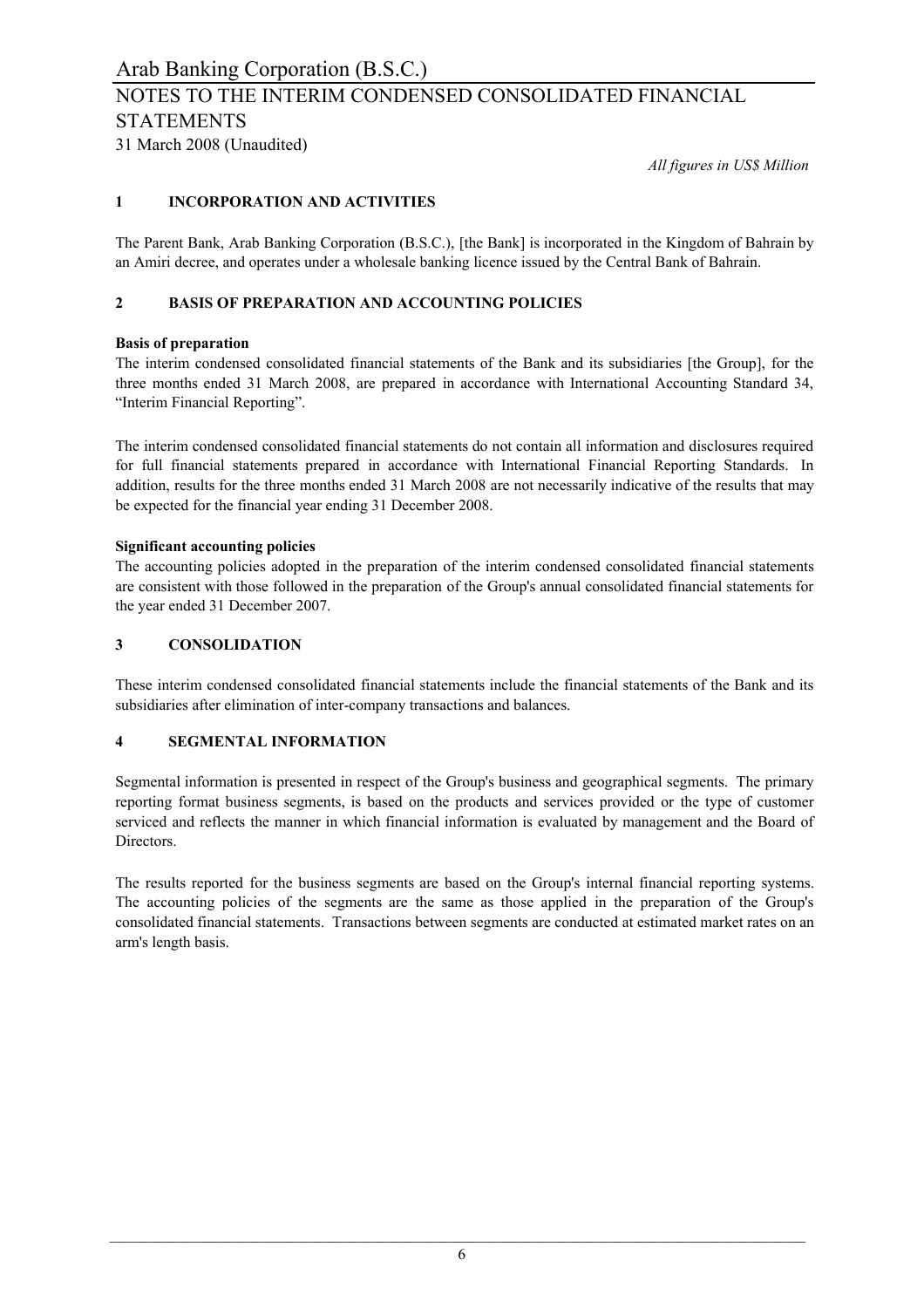| Arab Banking Corporation (B.S.C.)<br>NOTES TO THE INTERIM CONDENSED CONSOLIDATED FINANCIAL STATEMENTS |                             |                                      |                         |                                        |                                       |                 |                        |                             |                         |
|-------------------------------------------------------------------------------------------------------|-----------------------------|--------------------------------------|-------------------------|----------------------------------------|---------------------------------------|-----------------|------------------------|-----------------------------|-------------------------|
| 31 March 2008 (Unaudited)                                                                             |                             |                                      |                         |                                        |                                       |                 |                        |                             |                         |
| SEGMENTAL INFORMATION (continued)<br>4                                                                |                             |                                      |                         |                                        |                                       |                 |                        | All figures in US\$ Million |                         |
|                                                                                                       |                             |                                      |                         |                                        | 1 January to 31 March 2008            |                 |                        |                             |                         |
|                                                                                                       | Treasury                    | Project and<br>structured<br>finance | <b>Trade</b><br>finance | banking and<br>corporate<br>Commercial | services<br><b>Islamic</b><br>banking | Retail          | Investment<br>banking  | Equity and<br><b>Other</b>  | <b>Total</b>            |
| Net interest and other income                                                                         | 13<br>║                     | $\bullet$                            | $\overline{z}$          | 32                                     |                                       | $\overline{16}$ |                        | 32                          | 127                     |
| Impairment (provisions) writebacks - net<br>Segment result before provision                           | (100)<br>2                  | $\mathfrak{S}$<br>$\bullet$          | $\mathbf{u}$            | $\mathbf{a}$<br>$\mathbf{\tilde{z}}$   |                                       | ທ $\widehat{c}$ | $\widehat{\mathbf{c}}$ | 32                          | (603)<br>$\mathfrak{L}$ |
| Segment result                                                                                        | (599)                       |                                      | $\mathbf{10}$           | $\overline{21}$                        |                                       | 3               | $\mathbf{G}$           | 32                          | (530)                   |
| Unallocated operating expenses                                                                        |                             |                                      |                         |                                        |                                       |                 |                        |                             | (33)                    |
| Loss before taxation                                                                                  |                             |                                      |                         |                                        |                                       |                 |                        |                             | (563)                   |
| Segment assets employed                                                                               | 16,870                      | 2,726                                | 2,443                   | 5,863                                  | 1,691                                 | 666             | 29                     | 1,043                       | 31,331                  |
| Segment liabilities and equity                                                                        | 711<br>28,                  |                                      |                         |                                        |                                       |                 |                        | 2,620                       | 31,331                  |
|                                                                                                       |                             |                                      |                         |                                        | 1 January to 31 March 2007            |                 |                        |                             |                         |
|                                                                                                       | Treasury                    | finance<br>Project and<br>structured | Trade<br>finance        | corporate<br>Commercial<br>banking and | services<br><b>Islamic</b><br>banking | Retail          | Investment<br>banking  | Equity and<br>Other         | <b>Total</b>            |
| Net interest and other income                                                                         | 42                          | $\overline{ }$                       | $\overline{17}$         | 26                                     | $\circ$                               | $\circ$         |                        | $\overline{31}$             | 138                     |
| Segment result before provision<br>Write back of provisions - net                                     | 34                          | 4                                    | ç                       | $\circ$<br>17                          | 3                                     | $\mathbf 2$     |                        | 28                          | $\bullet$<br>57         |
| Unallocated operating expenses<br>Segment result                                                      | 34                          | 4                                    | ᡋ                       | 23                                     |                                       | $\sim$          |                        | 28                          | (22)<br>103             |
| Profit before taxation                                                                                |                             |                                      |                         |                                        |                                       |                 |                        |                             | $\bf 81$                |
| ∗<br>Segment assets employed                                                                          | 765<br>$\overline{18}$<br>I | 2,521                                | 2,472                   | 5,554                                  | 1,620                                 | 568             | 178                    | 1,066                       | 32,744                  |
| Segment liabilities and equity*                                                                       | 787<br>29,                  |                                      |                         |                                        |                                       |                 |                        | 2,957                       | 32,744                  |
| * At 31 December 2007                                                                                 |                             |                                      |                         |                                        |                                       |                 |                        |                             |                         |

 $\overline{7}$